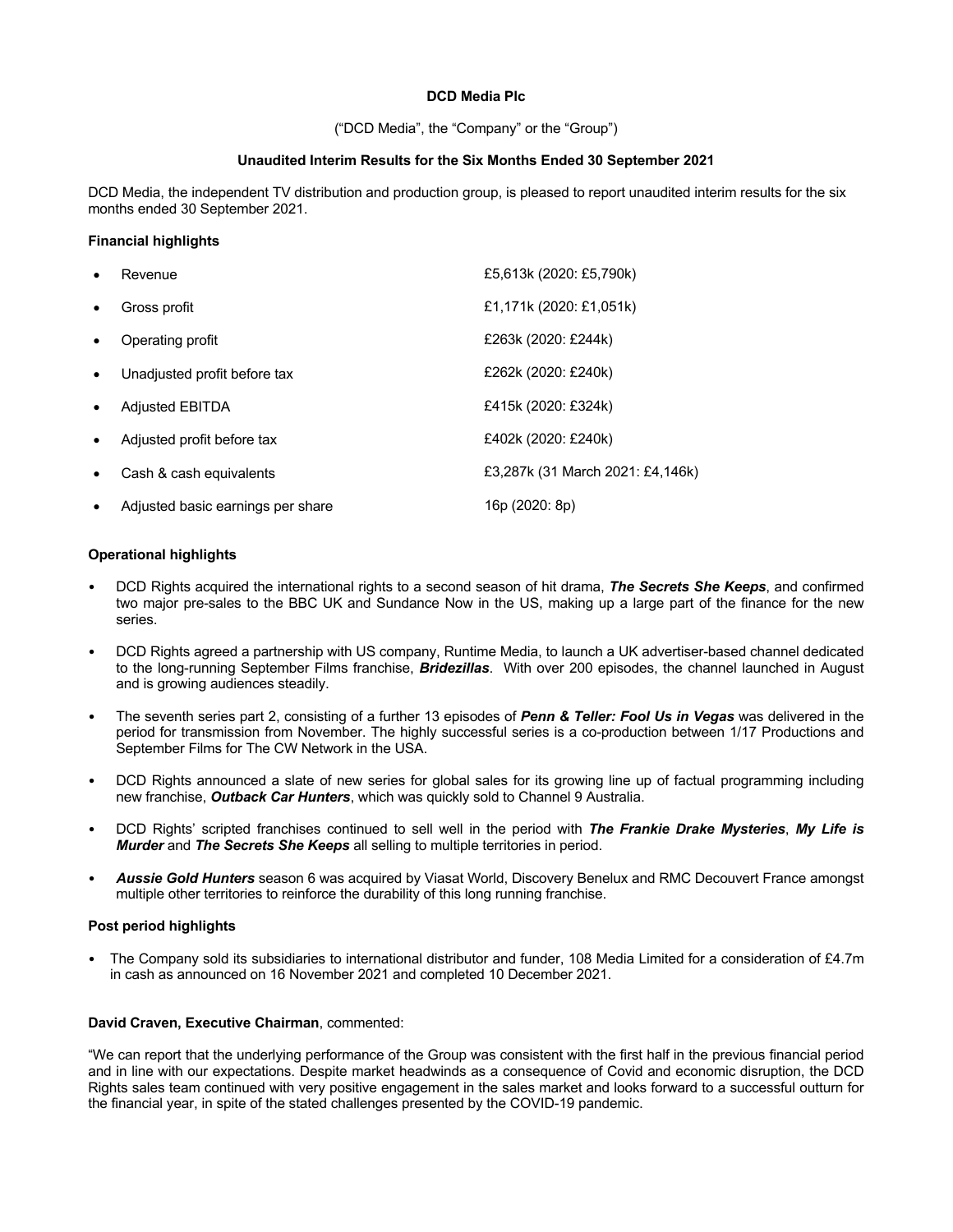"While the Board was confident of the continued momentum in the business and following a period of sustained sales growth, the shareholders have taken the opportunity presented by global distributor and funder 108 Media to divest themselves of DCD Rights and its related entities after the period end in a sale to 108 Media Limited, announced on 16 November 2021 and approved by shareholders on 2 December 2021.

"It is worth noting that while Back Catalogue Distribution independent programming fund indicated informally that its investors may seek to exit from the fund at some stage in the future, it continues to support and fund programming advances at the same historic levels we have experienced in the last 5 years.

"The Board therefore believes the immediate horizon continues to look promising for DCD Rights and its associated businesses and in the mid to long-term, the sale to 108 Media will be a catalyst for delivering deeper funding arrangements to support the continued growth being driven by the DCD Rights' senior management team.

"During the period, the Group's trading performance was in line with management forecasts with revenue for the first six months of the trading period at £5,613k (2020: £5,790k), adjusted EBITDA was some 28% ahead at £415k (2020: £324k) and the Group reports an adjusted profit before tax in the period of £402k (2020: £240k) which was a 67% increase.

"As in previous periods, the acquisition team continued to acquire high quality TV content across a range of genres in the first half of the year. As the business acquired higher profile drama titles in particular, attractiveness in the catalogue improved leading to more active buyer engagement, particularly so given the strong performance and re-commissioning of previous acquisitions in the drama genre.

"The Board is thus confident that the catalogue remains attractive to its network of buyers, particularly with the strength of new, exciting titles which have been added during the period."

The information communicated in this announcement is inside information for the purposes of Article 7 of Regulation 596/2014.

#### **For further information please contact:**

Lisa Hale David Craven, Executive Chairman Investor Relations/ Media Relations DCD Media plc

Tel: +44 (0)20 3869 0190 ir@dcdmedia.co.uk

Carl Holmes and George Dollemore finnCap - Nominated Adviser & Broker Tel: +44 (0)20 7220 0500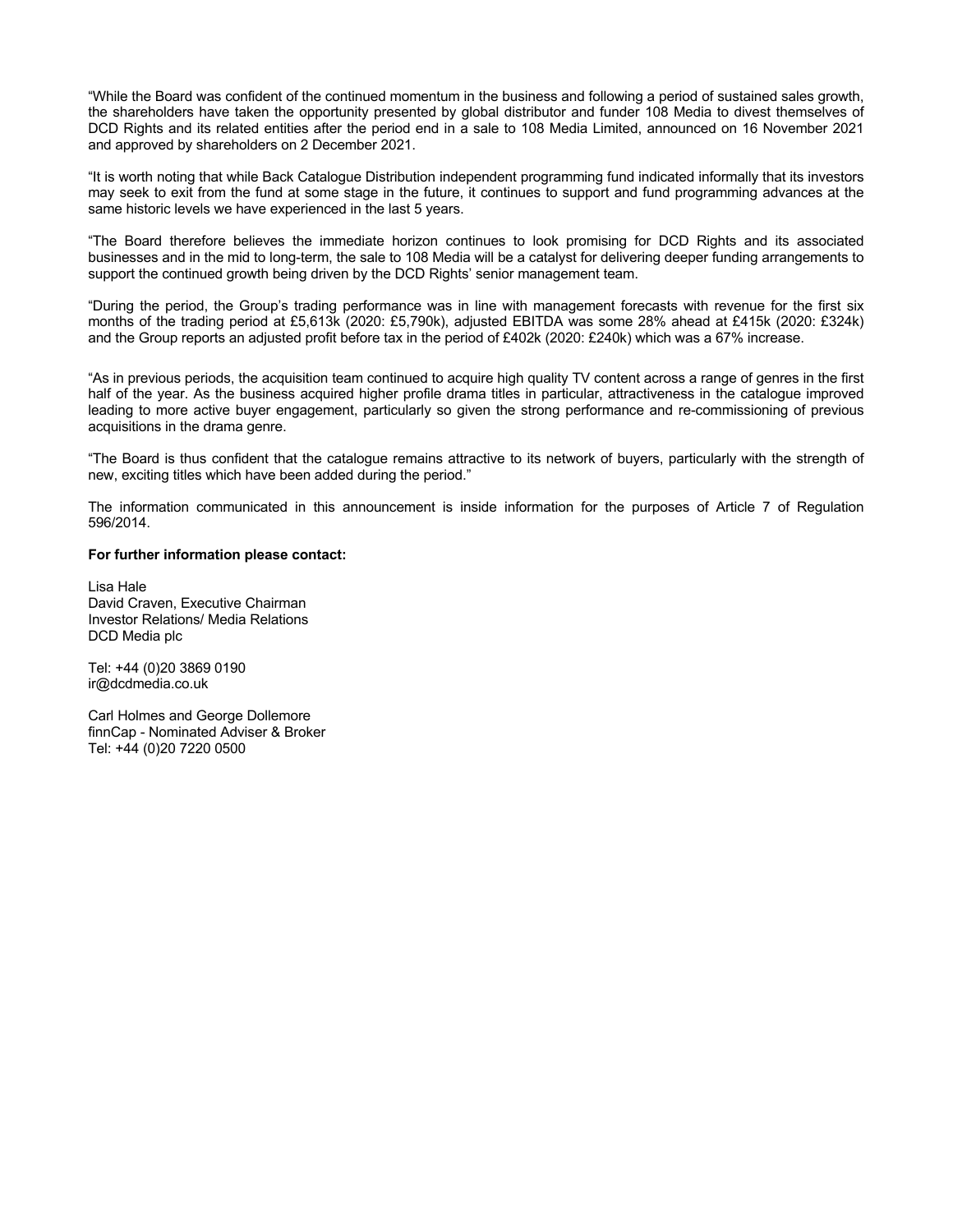# **Executive Chairman's Statement**

This announcement presents the unaudited interim results for the Group for the six months ended 30 September 2021.

DCD Rights has continued to acquire quality content to augment the existing deep library. The Board remains confident that the underlying business, in the immediate term, remains strong and the catalogue remains commercially attractive to buyers in the global TV rights markets.

The Back Catalogue Distribution (BCD) independent programming fund remains active and advances continue to be made in the post period.

We are pleased to report a number of notable content achievements in the period:

- The DCD Rights acquisition team were pleased to agree terms to distribute the second season of the successful drama, *The Secrets She Keeps,* and confirmed two significant pre-sales to the BBC UK and Sundance Now in the US.
- A series order for the highly successful *Penn & Teller: Fool Us in Vegas* was extended for a further 13 episodes for delivery at the end of the year with transmission from November. The highly successful series is a co-production between 1/17 Productions and September Films for The CW Network in the USA.
- DCD Rights initiated a major digital development programme when it agreed a partnership with US Company Runtime Media, to launch a UK advertiser-based channel dedicated to the long running September Films franchise, *Bridezillas*. With over 200 episodes the channel launched in August and is growing audiences steadily.
- We were pleased to report that *Aussie Gold Hunters* season 6 was acquired by Viasat World, Discovery Benelux and RMC Decouvert France amongst multiple other territories to reinforcing the durability of this long running franchise.
- DCD Rights also announced a slate of new series for global sales for its growing line up of factual programming including new franchise, *Outback Car Hunters*, which was licenced to Channel 9 Australia.

We are obviously delighted that our current landmark drama productions continue to be well-received in the marketplace. We anticipate strong uptake of sales continuing the good work from the sales team across this genre.

As in previous periods, we are delighted to report a new series of *Penn & Teller: Fool Us in Vegas* continued to perform well and the series order was extended for a further 13 episodes for delivery at the end of the year and subsequent transmission. As a reminder, DCD Rights is also the distribution partner for the back catalogue of *Penn & Teller: Fool Us in Vegas***.** The series is a result of a successful partnership with US based 1/17 Productions and we are actively working with the team there to explore other format opportunities.

Strong trading was also driven by some specific high-level sales such as a major licensing deal for *The Secrets She Keeps* with the confirmed pre-sales to the BBC UK and Sundance Now in the US. This drama was scheduled in primetime on BBC One in its first season and was a high-profile production in the DCD Rights catalogue.

We are pleased that the DCD Rights team has performed particularly well throughout the COVID-19 pandemic by successfully operating remotely and managing their stakeholder relationships with continuous conference calls and video meetings. This together with some successful acquisition work undertaken in the previous year, has set DCD Rights on a strong course for the remainder of FY22.

We believe DCD Rights is now in a growth phase and continuing to take market-share from other small independent distributors who have not benefitted from long-term development arrangements with emerging production companies.

The Board believes the business is well positioned to deliver strong performance in the future supported by its new owners, 108 Media.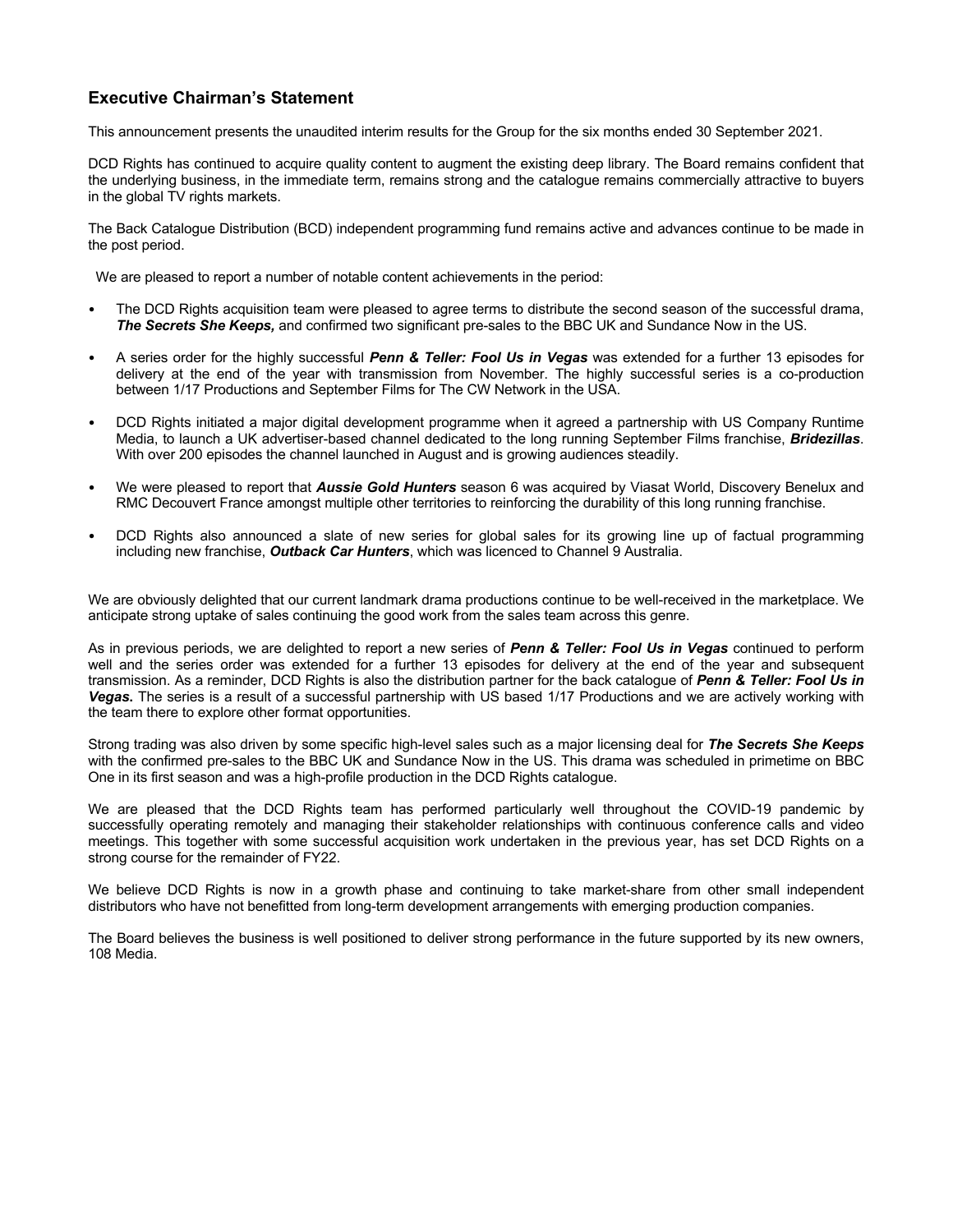## **1. Profit and Loss Review**

Revenues for the six-months to 30 September 2021 were £5,613k (2020: £5,790k). Revenues have decreased slightly in the six months to 30 September 2021 in comparison to the six months to 30 September 2020.

Adjusted profit before tax was £402k (2020: £240k), resulting in an adjusted gain per share for the period of 16p (2020: 8p). The Group's statutory profit after tax was £262k (2020: £215k).

Adjusted profit or loss before tax (PBT) is the measure used by the Group to indicate operating performance and aims to reflect normalised trading before exceptional, restructuring items and non-cash impairment charges, but after net finance costs.

A reconciliation of the Group's operating profit to Adjusted Profit before Tax and Earnings before Interest Tax Depreciation and Amortisation (EBITDA) is shown below:

|                                                   | <b>Unaudited</b><br>6 months ended<br>30 September 2021<br>£'000 | <b>Unaudited</b><br>6 months ended<br>30 September 2020<br>£'000 |
|---------------------------------------------------|------------------------------------------------------------------|------------------------------------------------------------------|
| <b>Operating profit per accounts</b>              | 263                                                              | 244                                                              |
| Add: Depreciation                                 | 12                                                               | 80                                                               |
| <b>EBITDA</b>                                     | 275                                                              | 324                                                              |
| Restructuring costs *                             | 140                                                              |                                                                  |
| <b>Adjusted EBITDA</b>                            | 415                                                              | 324                                                              |
| Less: Net financial expense<br>Less: Depreciation | (1)<br>(12)                                                      | (4)<br>(80)                                                      |
| <b>Adjusted PBT</b>                               | 402                                                              | 240                                                              |

\*Restructuring costs relate to expenses the Group has incurred in the period relating to an internal restructure and then to the disposal of the subsidiaries that was completed post period end.

#### **2. Balance Sheet Review**

Intangible assets at 30 September 2021 remained unchanged at £1,017k (2020: £1,017k). There has been no movement in the balance since 2017 with carrying values fully justified through the proceeds of the sale of the subsidiaries to 108 Media.

Trade and other receivables and trade and other payables at £7,461k (2020: £9,461k) and £8,586k (2020: £10,446k) respectively. Both are down mainly due to timing of receipts from broadcasters and payments to producers.

Cash on hand at the period end stood at £3,287k (2020: £2,762k). The majority of the Group's cash balances represent working capital commitment in relation to programme making and cash held in DCD Rights' client accounts and therefore is not all considered to be free cash.

During the period, the Group was recharged £7k (2021: £13k) for director and managerial services from Ultimate Finance Group Ltd, a company under common ownership.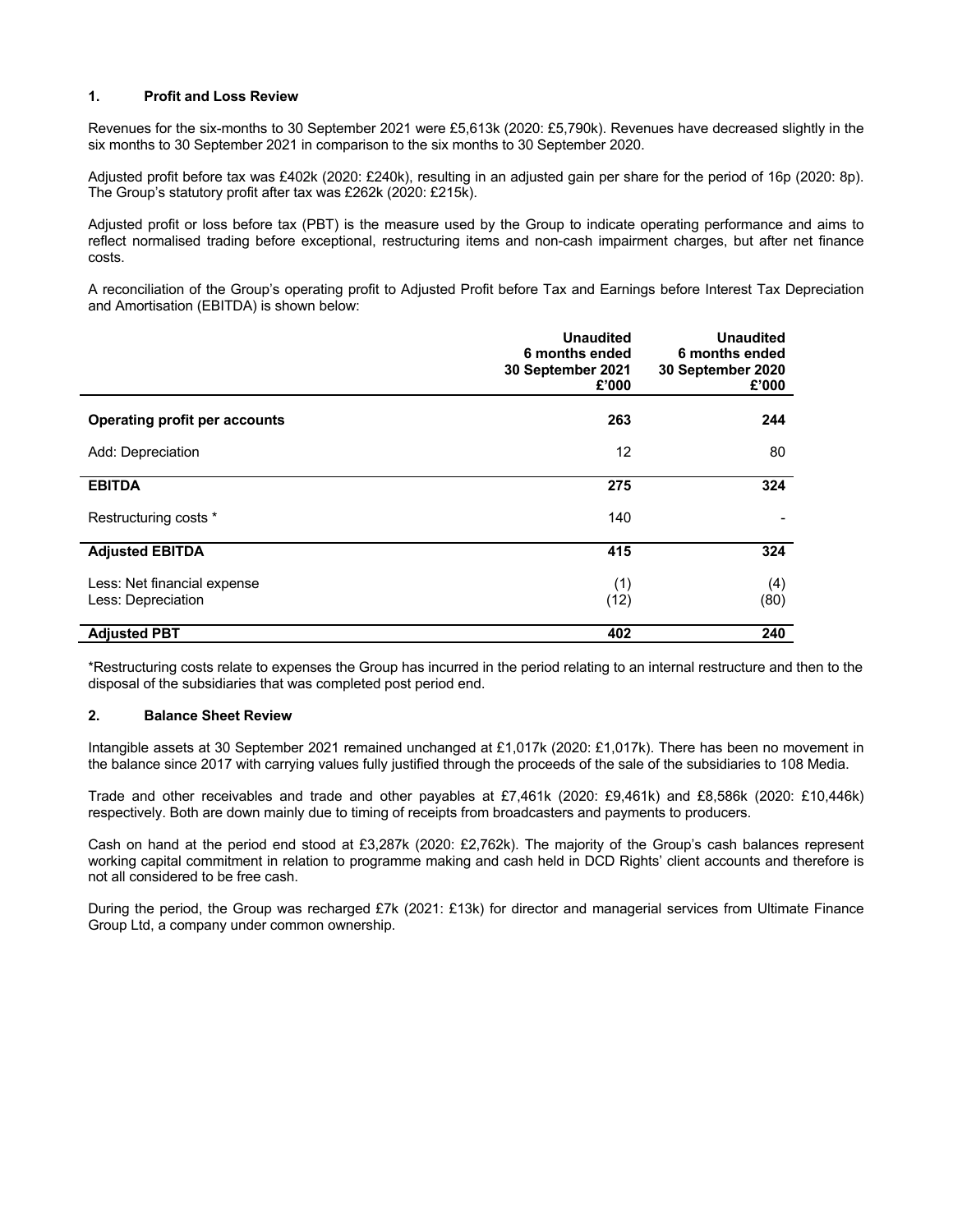The amounts recoverable from HMRC in relation to VAT and social security stood at £39k (2020: £119k). The Group had taken advantage of payment holidays as a result of the COVID-19 outbreak with regards to PAYE and NIC as they assessed the impact it had made on the Company's trading. However, at 30 September 2021, amounts due to HMRC under COVID-19 arrangements were £nil (2020: £146k).

Called up share capital has not changed, being £12.3m at 30 September 2021, 31 March 2021 and 30 September 2020.

No interim dividend is proposed for the period. Adjusted earnings per share are disclosed in note 3 to the interim financial statements.

## **3. Substantial shareholdings**

As at 22 December 2021, the following notifications had been made by holders of beneficial interests in 3% or more of the Company's issued ordinary share capital as follows:

|                                           | No.<br>. $\mathsf{u}$ of $\mathsf{f}^{\mathsf{a} \mathsf{a}}$<br>ordinary<br><sup>'</sup> shares | $\%$  |
|-------------------------------------------|--------------------------------------------------------------------------------------------------|-------|
| Fimeweave Ltd                             | 818.                                                                                             | 71.55 |
| Odier<br>Lombard<br>∶ Investment Manaɑers | 664.328                                                                                          | 26.14 |

#### **4. Review of operational activities**

The Group consists of a rights and licencing division that generates a significant majority of the revenue of the business and also production division. However, the latter no longer actively seeks new productions, instead focussing on key franchises that continue to be a success for the Group.

### **Rights and Licensing**

The nature of the DCD Rights sales model continued to evolve during the period, as producers continued to look to distributors to bridge ever widening gaps in finance, as the broadcasters drew back from full commissioning and investment.

DCD Rights worked with the producers of hit series, *The Secrets She Keeps*, starring Laura Carmichael, in order to develop a second series for international sales. The division also acquired the international rights and engineered a good part of the finance along with Channel Ten Australia and Screen Australia, contracting two major pre-sales to the BBC in the UK and Sundance Now, part of the AMC Group of Channels, in the USA. The series went into production in November later this year, and DCD Rights are now negotiating further sales prior to delivery in June 2022.

There was increasing demand for long running factual series as well as transmission ready new drama series, and DCD Rights benefited in the period from a well-stocked library as well as new drama deliveries from Australia, New Zealand and Canada where producers have managed to navigate the Covid restrictions to produce and delivery safely.

*The Frankie Drake Mysteries* season 4 was sold to Ovation in the US for a second run license following PBS, as well as Seven Network Australia, Walt Disney for the Balkans, YLE Finland and Sky New Zealand. *My Life is Murder 2* sold to UK TV's Alibi Channel, as well as the Walt Disney Channel in Spain and Portugal, and Acorn TV in Latin America and the Netherlands.

DCD's factual library was boosted by the delivery of new franchise, *Outback Car Hunters*, which quickly sold to Nine Network Australia, ViaSat for Scandinavia and Eastern Europe and RMC Decouvert in France. Also from Australia, a new series of *Aussie Bull Catchers* was launched and acquired by ViaSat for the same territories.

The second series of double Emmy nominated factual series, *Disasters Engineered*, was sold to AMC Hungary, Czech Republic and Slovakia and to the National Geographic Channel for a raft of territories across Europe.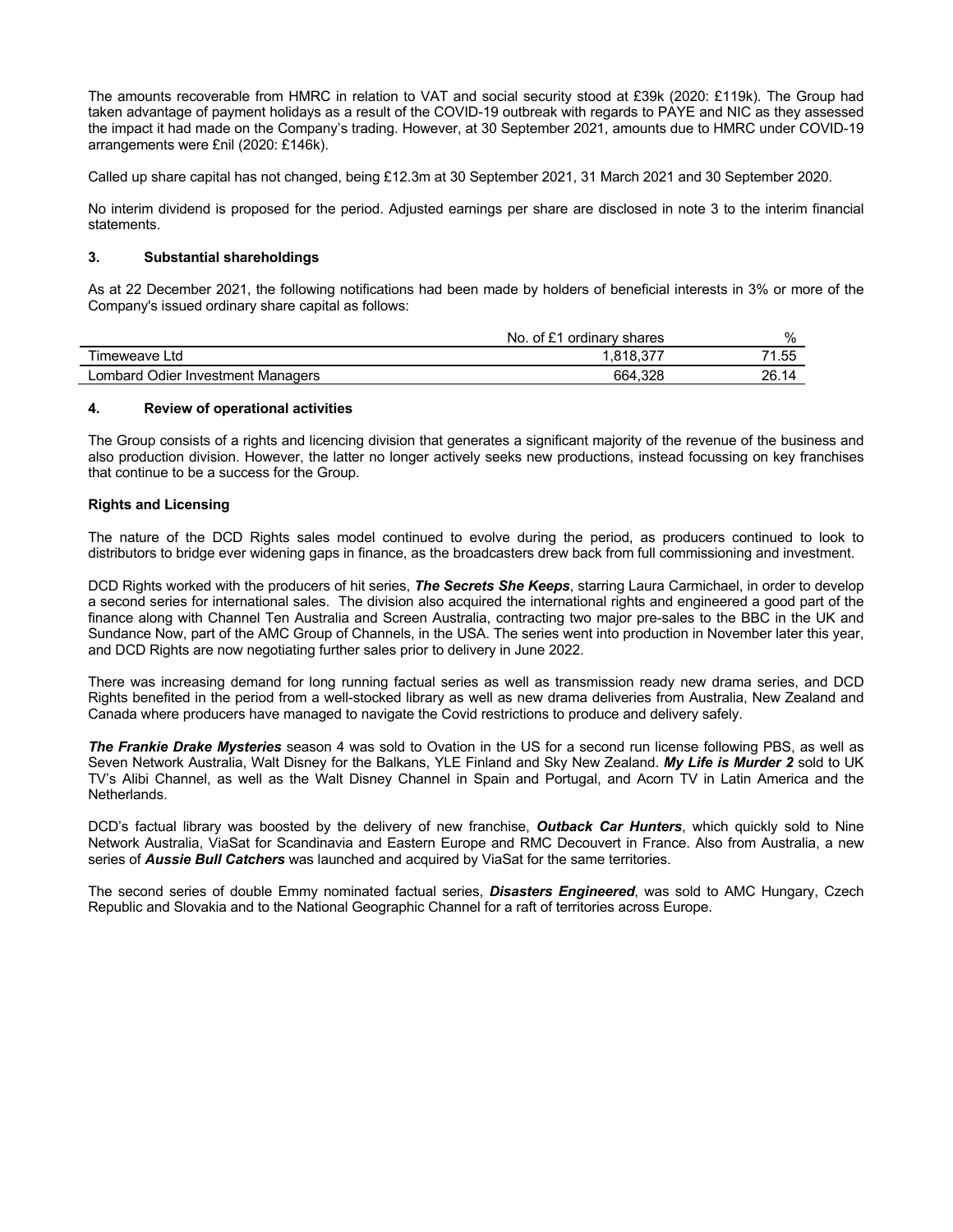## **6. Outlook**

DCD Media completed an agreement to sell its subsidiaries to 108 Media, for a total consideration of £4.7 million in cash, resulting in the divestment of substantially all of the Company's existing business, assets and trade liabilities, announced on 16 November and approved by shareholders at a General Meeting held on 2 December 2021.

When Timeweave, the major shareholder in the Group with a 71.55% controlling interest, took control of DCD Media almost ten years ago, there were broad synergies with other media interests within the Timeweave investment group. Those synergies no longer exist and DCD Media does not form part of the strategic landscape for Timeweave. In addition, Timeweave had indicated that it did not wish to provide further TV programme funding to DCD Media.

The Board concluded that the sale presented an attractive opportunity for the Company to realise value and secure an owner for the Company's business in 108 Media that is expected to provide support allowing the business to grow. More information about the sale can be found on the Company's website www.dcdmedia.co.uk.

Following completion, the Board is considering the best way to maximise Shareholder value which is likely to include returning a proportion of the cash to Shareholders together with considering alternative acquisitions as provided under AIM Rule 15. The timing and method of any distribution or other return of capital remains to be confirmed and will be notified to Shareholders. The quantum of any distribution or return of capital will take into account the investment and/or acquisition opportunities identified by the Company during the Rule 15 Period.

**David Craven Executive Chairman**  23 December 2021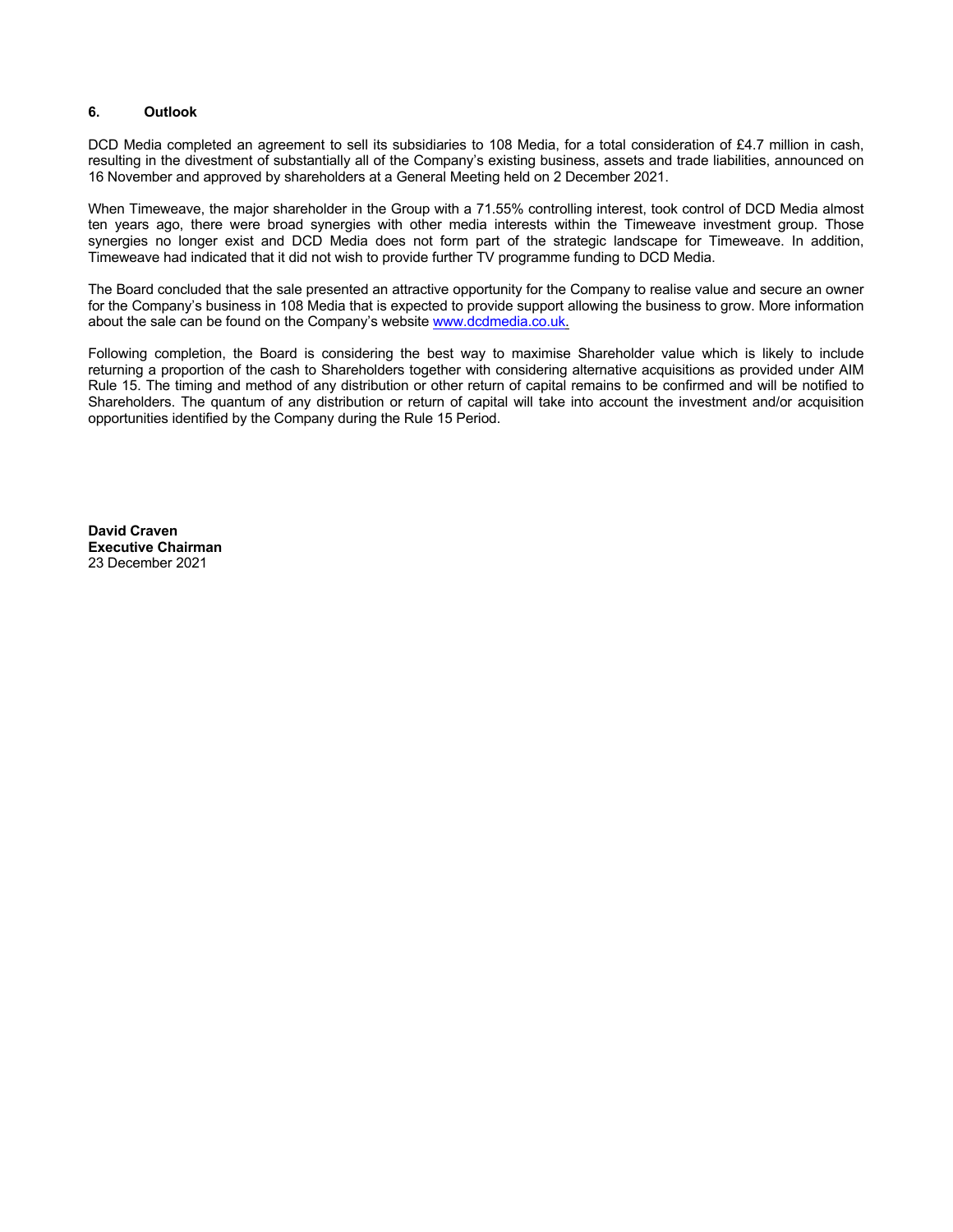# **Consolidated income statement (unaudited) for the 6 months ended 30 September 2021**

|                                | <b>Note</b>    | <b>Unaudited</b><br>6 months to<br>30 September<br>2021<br>£'000 | <b>Unaudited</b><br>6 months to<br>30 September<br>2020<br>£'000 | Audited<br>Year<br>to 31 March<br>2021<br>$£'000$ |
|--------------------------------|----------------|------------------------------------------------------------------|------------------------------------------------------------------|---------------------------------------------------|
| Revenue                        |                | 5,613                                                            | 5,790                                                            | 11,327                                            |
| Cost of sales                  |                | (4, 442)                                                         | (4,739)                                                          | (9, 163)                                          |
| <b>Gross profit</b>            |                | 1,171                                                            | 1,051                                                            | 2,164                                             |
| Administration expenses        |                | (908)                                                            | (807)                                                            | (1,660)                                           |
| <b>Operating profit</b>        |                | 263                                                              | 244                                                              | 504                                               |
| Finance costs                  |                | (1)                                                              | (4)                                                              | (8)                                               |
| <b>Profit before taxation</b>  |                | 262                                                              | 240                                                              | 496                                               |
| Taxation - current             | $\overline{2}$ |                                                                  | (25)                                                             | (27)                                              |
| Profit for the period/year     |                | 262                                                              | 215                                                              | 469                                               |
| <b>Profit attributable to:</b> |                |                                                                  |                                                                  |                                                   |
| Owners of the parent           |                | 262                                                              | 215                                                              | 469                                               |
|                                |                | 262                                                              | 215                                                              | 469                                               |

**Earnings per share attributable to the equity holders of the Company during the period (expressed as pence per share)** 

| Total basic profit/(loss) per share   | 10 <sub>p</sub> | 8p | 18p. |
|---------------------------------------|-----------------|----|------|
| Total diluted profit/(loss) per share | 10 <sub>p</sub> | 8p | 18p. |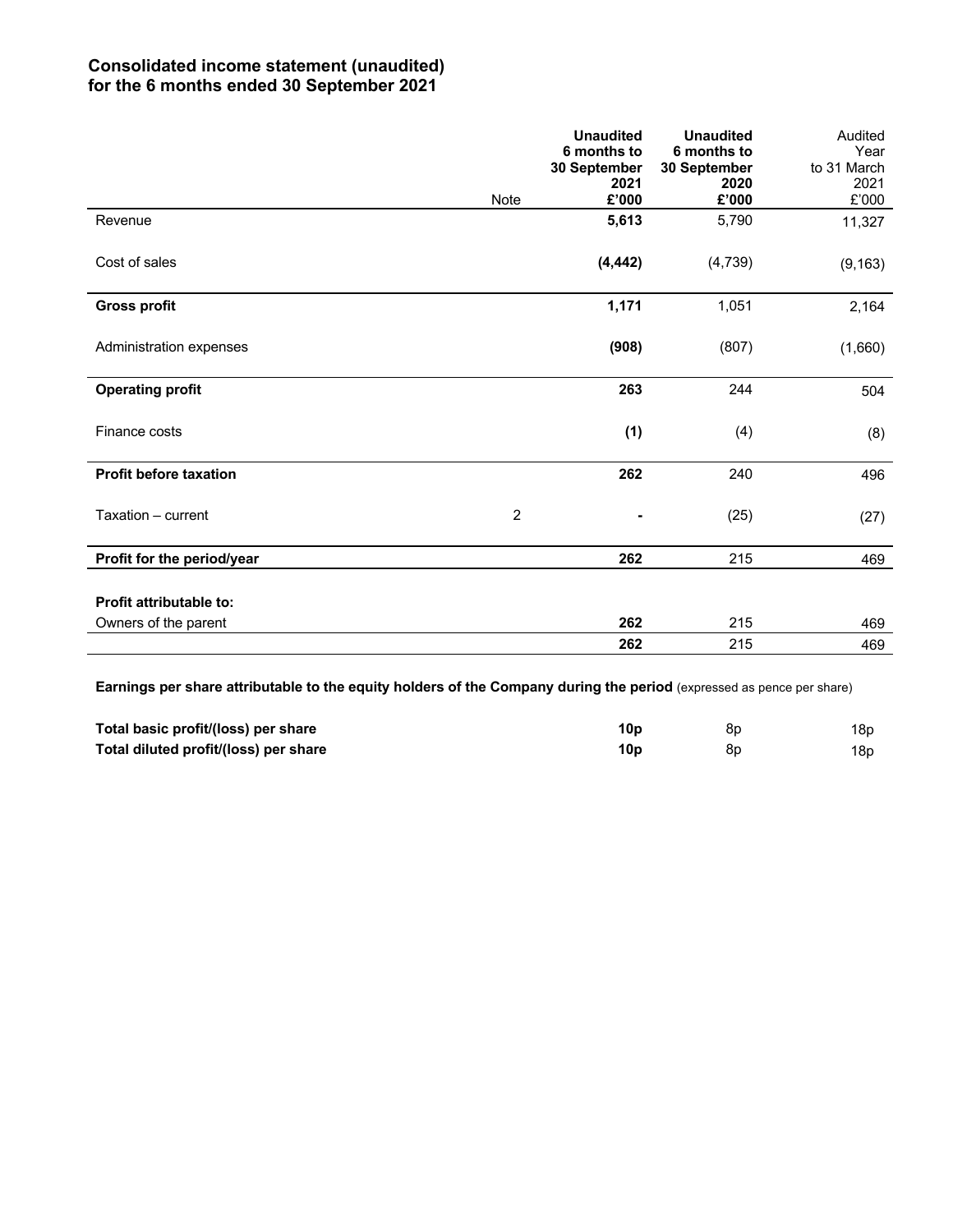# **Consolidated statement of comprehensive income (unaudited) for the 6 months to 30 September 2021**

|                                                                     | <b>Unaudited</b><br>6 months to<br>30 September<br>2021<br>£'000 | Unaudited<br>6 months to<br>30 September<br>2020<br>£'000 | Audited<br>12 Month Period<br>to 31 March<br>2021<br>£'000 |
|---------------------------------------------------------------------|------------------------------------------------------------------|-----------------------------------------------------------|------------------------------------------------------------|
| <b>Profit</b>                                                       | 262                                                              | 215                                                       | 469                                                        |
| Total comprehensive income                                          | 262                                                              | 215                                                       | 469                                                        |
| Total comprehensive income attributable to:<br>Owners of the parent | 262                                                              | 215                                                       | 469                                                        |
|                                                                     | 262                                                              | 215                                                       | 469                                                        |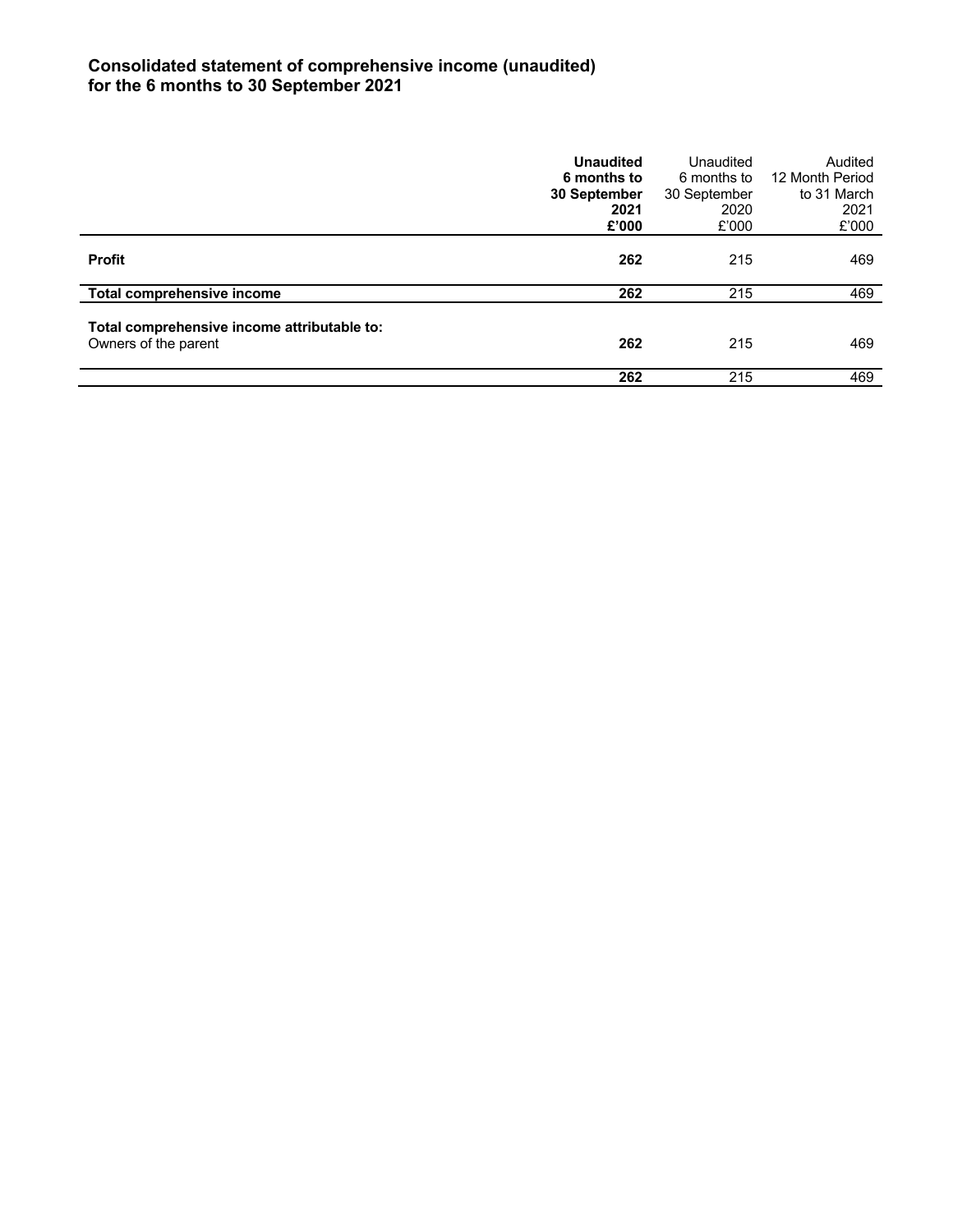# **Consolidated statement of financial position (unaudited) at 30 September 2021**

|                                             | <b>Unaudited</b><br>30 September<br>2021<br>£'000 | Unaudited<br>30 September<br>2020<br>£'000 | Audited<br>31 March<br>2021<br>£'000 |
|---------------------------------------------|---------------------------------------------------|--------------------------------------------|--------------------------------------|
|                                             |                                                   | (as restated)                              |                                      |
| <b>Assets</b>                               |                                                   |                                            |                                      |
| <b>Non-current</b>                          |                                                   |                                            |                                      |
| Goodwill                                    | 1,017                                             | 1,017                                      | 1,017                                |
| Property, plant and equipment               | 23                                                | 14                                         | 14                                   |
| Right of use assets                         | 21                                                | 71                                         | 26                                   |
| Trade and other receivables                 | 404                                               | 152                                        | 238                                  |
|                                             | 1,465                                             | 1,254                                      | 1,295                                |
| <b>Current assets</b>                       |                                                   |                                            |                                      |
| Trade and other receivables                 | 7,057                                             | 9,309                                      | 6,617                                |
| Cash and cash equivalents                   | 3,287                                             | 2,762                                      | 4,146                                |
|                                             | 10,344                                            | 12,071                                     | 10,763                               |
| <b>Liabilities</b>                          |                                                   |                                            |                                      |
| <b>Current liabilities</b>                  |                                                   |                                            |                                      |
| Trade and other payables                    | (8,586)                                           | (10, 446)                                  | (9,060)                              |
| Lease liabilities                           | (19)                                              | (73)                                       | (23)                                 |
| Taxation and social security                | (26)                                              | (144)                                      | (59)                                 |
|                                             | (8,631)                                           | (10, 663)                                  | (9, 142)                             |
|                                             |                                                   |                                            |                                      |
| <b>Net assets</b>                           | 3,178                                             | 2,662                                      | 2,916                                |
| <b>Equity</b>                               |                                                   |                                            |                                      |
| Called up share capital                     | 12,272                                            | 12,272                                     | 12,272                               |
| Share premium account                       | 51,215                                            | 51,215                                     | 51,215                               |
| Own shares held                             | (37)                                              | (37)                                       | (37)                                 |
| Retained earnings                           | (60, 272)                                         | (60, 788)                                  | (60, 534)                            |
| Equity attributable to owners of the parent | 3,178                                             | 2,662                                      | 2,916                                |
| <b>Total equity</b>                         | 3,178                                             | 2,662                                      | 2,916                                |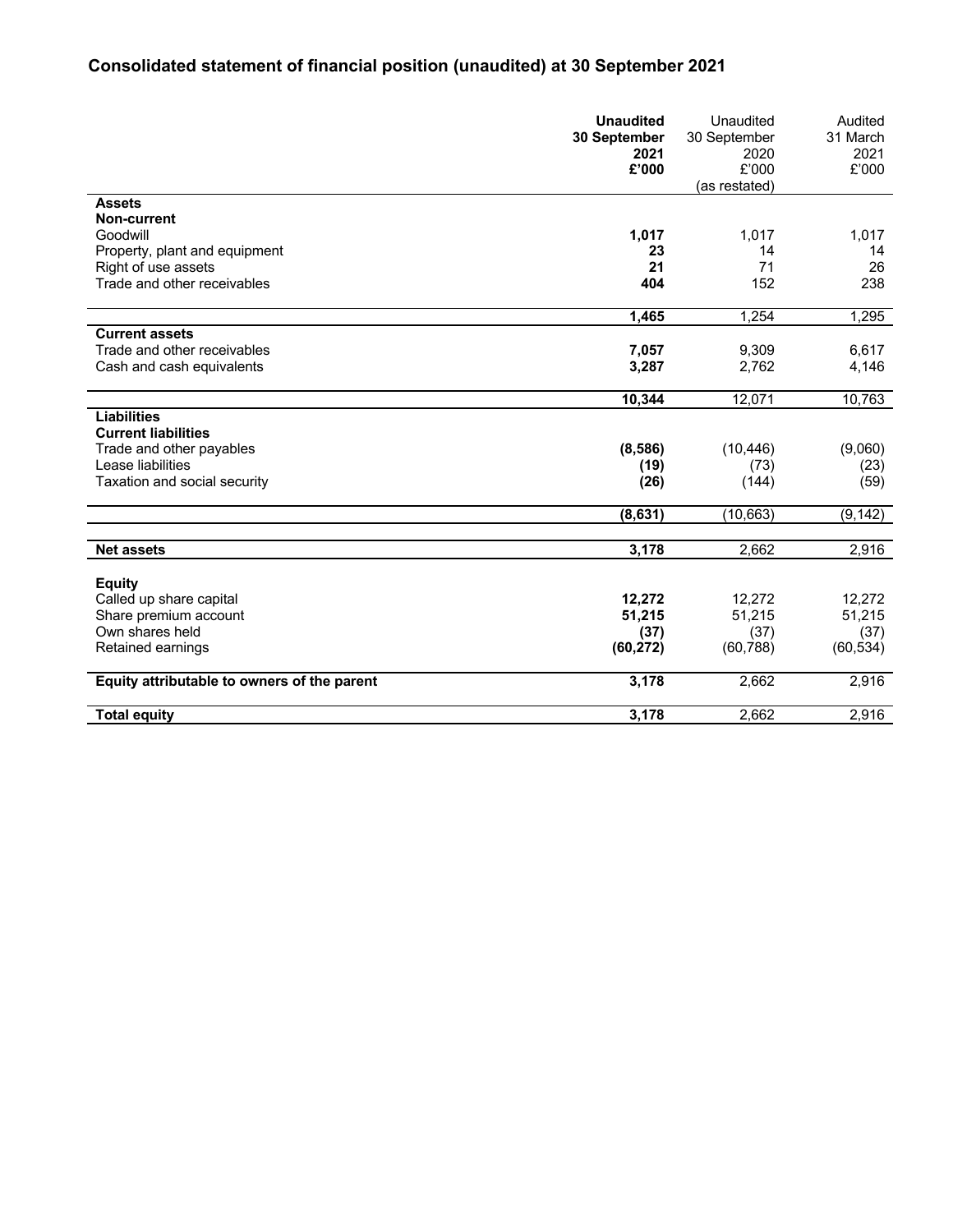# **Consolidated statement of cash flows (unaudited) for the 6 months ended 30 September 2021**

|                                                                       | <b>Unaudited</b><br>6 months ended<br>30 September | Unaudited<br>6 months ended<br>30 September | Audited<br>12 months to |
|-----------------------------------------------------------------------|----------------------------------------------------|---------------------------------------------|-------------------------|
|                                                                       | 2021                                               | 2020                                        | 31 March 2021           |
| Cash flow from operating activities including discontinued operations | £'000                                              | £'000                                       | £'000                   |
| Net profit before taxation<br>Adjustments for:                        | 262                                                | 240                                         | 496                     |
| Depreciation of tangible assets                                       | 17                                                 | 80                                          | 161                     |
| Tax charge for period                                                 |                                                    | (25)                                        | 8                       |
| Net bank and other interest charges                                   |                                                    | 4                                           | 42                      |
| Corporation tax                                                       |                                                    |                                             | (27)                    |
| Net cash flows before changes in working capital                      | 279                                                | 299                                         | 680                     |
| (Increase)/decrease in trade and other receivables                    | (606)                                              | (945)                                       | 1,434                   |
| (Decrease)/increase in trade and other payables                       | (478)                                              | 752                                         | (534)                   |
| <b>Cash from continuing operations</b>                                | (805)                                              | 106                                         | 1,580                   |
| Interest paid                                                         |                                                    | (4)                                         | (8)                     |
| Net cash flows from operating activities                              | (805)                                              | 102                                         | 1,572                   |
| <b>Investing activities</b>                                           |                                                    |                                             |                         |
| Purchase of property, plant and equipment                             | (21)                                               | (2)                                         | (7)                     |
| Net cash flows used in investing activities                           | (21)                                               | (2)                                         | (7)                     |
| <b>Financing activities</b>                                           |                                                    |                                             |                         |
| Repayment of finance leases                                           | (33)                                               | (73)                                        | (154)                   |
| Net cash flows from financing activities                              | (33)                                               | (73)                                        | (154)                   |
| Net (decrease)/increase in cash                                       | (859)                                              | 27                                          | 1,411                   |
| Cash and cash equivalents at beginning of period                      | 4,146                                              | 2,735                                       | 2,735                   |
| Cash and cash equivalents at end of period                            | 3,287                                              | 2,762                                       | 4,146                   |
|                                                                       |                                                    |                                             |                         |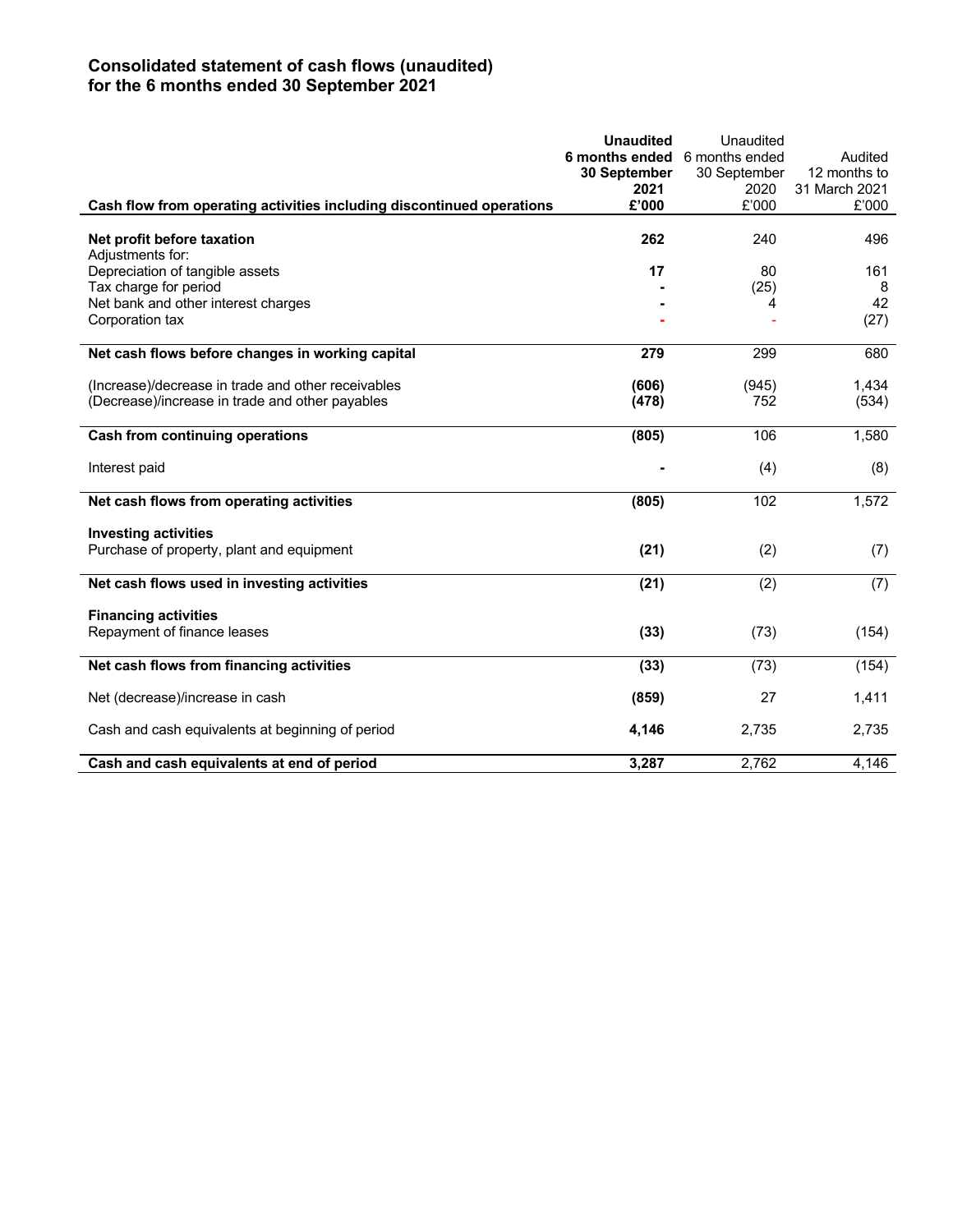# **Statement of changes in equity (unaudited)**

|                                                               | <b>Share</b><br>capital | <b>Share</b><br>premium | <b>Own Shares</b><br>Held | <b>Retained</b><br>earnings | <b>Total equity</b> |
|---------------------------------------------------------------|-------------------------|-------------------------|---------------------------|-----------------------------|---------------------|
|                                                               | £'000                   | £'000                   | £'000                     | £'000                       | £'000               |
| <b>Balance at</b><br>30 June 2019 (as previously<br>reported) | 12,272                  | 51,215                  | (37)                      | (60, 430)                   | 3,020               |
| Prior period adjustment (note 1)                              |                         |                         |                           | (256)                       | (256)               |
| <b>Balance at</b><br>30 June 2019 (as restated)               | 12,272                  | 51,215                  | (37)                      | (60, 686)                   | 2,764               |
| Loss and total comprehensive<br>income for the period         |                         |                         |                           | (317)                       | (317)               |
| <b>Balance at</b><br>31 March 2020                            | 12,272                  | 51,215                  | (37)                      | (61,003)                    | 2,447               |
| Profit and total comprehensive<br>income for the period       |                         |                         |                           | 215                         | 215                 |
| <b>Balance at</b><br>30 September 2020                        | 12,272                  | 51,215                  | (37)                      | (60, 788)                   | 2,662               |
| Profit and total comprehensive<br>income for the period       |                         |                         |                           | 254                         | 254                 |
| <b>Balance at</b><br>31 March 2021                            | 12,272                  | 51,215                  | (37)                      | (60, 534)                   | 2,916               |
| Profit and total comprehensive<br>income for the period       |                         |                         |                           | 262                         | 262                 |
| <b>Balance at</b><br>30 September 2021                        | 12,272                  | 51,215                  | (37)                      | (60, 272)                   | 3,178               |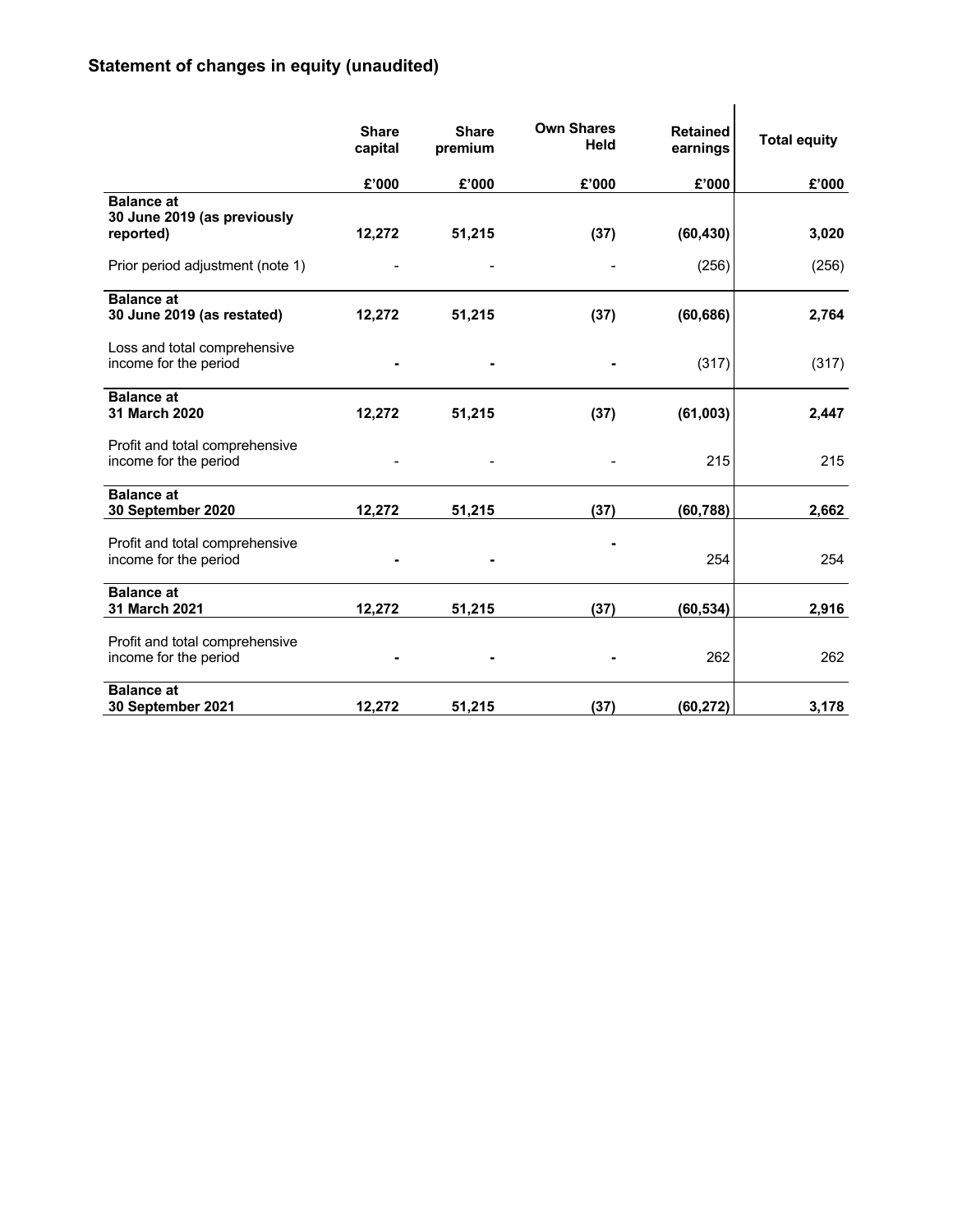# **Notes to the interim financial statements (unaudited)**

## **Nature of operations and general information**

During the period, the principal activity of DCD Media Plc and subsidiaries (the Group) was the worldwide distribution of programmes for television and other media; the Group also distributes programmes on behalf of other independent producers.

DCD Media Plc is the Group's ultimate parent company, and it is incorporated and registered in England and Wales. The address of DCD Media Plc's registered office is 20 Primrose Street, London, England, EC2A 2EW, and its principal place of business is London. DCD Media Plc's shares are listed on the Alternative Investment Market (AIM) of the London Stock Exchange.

DCD Media Plc's condensed consolidated interim financial statements are presented in Pounds Sterling (£), which is also the functional currency of the parent company.

These condensed consolidated interim financial statements have been approved for issue by the Board of Directors on 23 December 2021.

The financial information in the half yearly report has been prepared using the recognition and measurement principles of International Accounting Standards, International Financial Reporting Standards and Interpretations adopted for use in the European Union (collectively Adopted IFRSs). The principal accounting policies used in preparing the half yearly report are those the Group expects to apply in its financial statements for the year ending 31 March 2022 and are unchanged from those disclosed in the Group's Directors' Report and consolidated financial statements for the year ended 31 March 2021. This interim report has neither been audited nor reviewed pursuant to guidance issued by the Audit Practice Board.

The financial information for the six months ended 30 September 2021 and the six months ended 30 June 2020 is unaudited and does not constitute the Group's statutory financial statements for those periods. The comparative financial information for the year ended 31 March 2021 has, however, been derived from the audited statutory financial statements for that period. A copy of those statutory financial statements has been delivered to the Registrar of Companies. The auditor's report on those accounts was unqualified.

While the financial figures included in this half-yearly report have been computed in accordance with IFRSs applicable to interim periods, this half-yearly report does not contain sufficient information to constitute an interim financial report as that term is defined in IAS 34.

#### **1. Basis of preparation**

These interim condensed consolidated financial statements (the Interim Financial Statements) are for the six months ended 30 September 2021. They do not include all of the information required for full annual financial statements and should be read in conjunction with the consolidated financial statements of the Group for the year ended 31 March 2021.

The accounting policies have been applied consistently throughout the Group for the purposes of preparation of these interim financial statements and remain unchanged form those set out in the previous audited consolidated financial statements.

## **Basis of preparation – Going Concern**

As noted in the Executive Chairman's Statement, on 10 December 2021, DCD Media completed an agreement to sell its subsidiaries to 108 Media resulting in the divestment of substantially all of the Company's existing business, assets and trade liabilities for a total consideration of £4.7 million in cash payable over a period of eighteen months in four agreed instalments with the initial instalment due on Completion.

In the event that 108 Media fails to pay an instalment of the consideration when due or is otherwise found to be in material breach of its undertakings set out in the sale agreement whilst any consideration remains outstanding, 108 Media has granted the Company an irrevocable option to re-acquire the subsidiaries for consideration of £1. In the event that this option is exercised by the Company, any consideration already paid by 108 Media shall remain property of the Company and not be repayable to 108 Media.

The Directors are considering the best way to maximise shareholder value which is likely to include returning cash to shareholders together with considering alternative acquisitions.

The Directors, after making enquiries and considering the Company's cash position and forecasts, have a reasonable expectation that the Company will have adequate resources to continue in existence for the foreseeable future. Accordingly, they continue to adopt the going concern basis in preparing the annual report and financial statements.